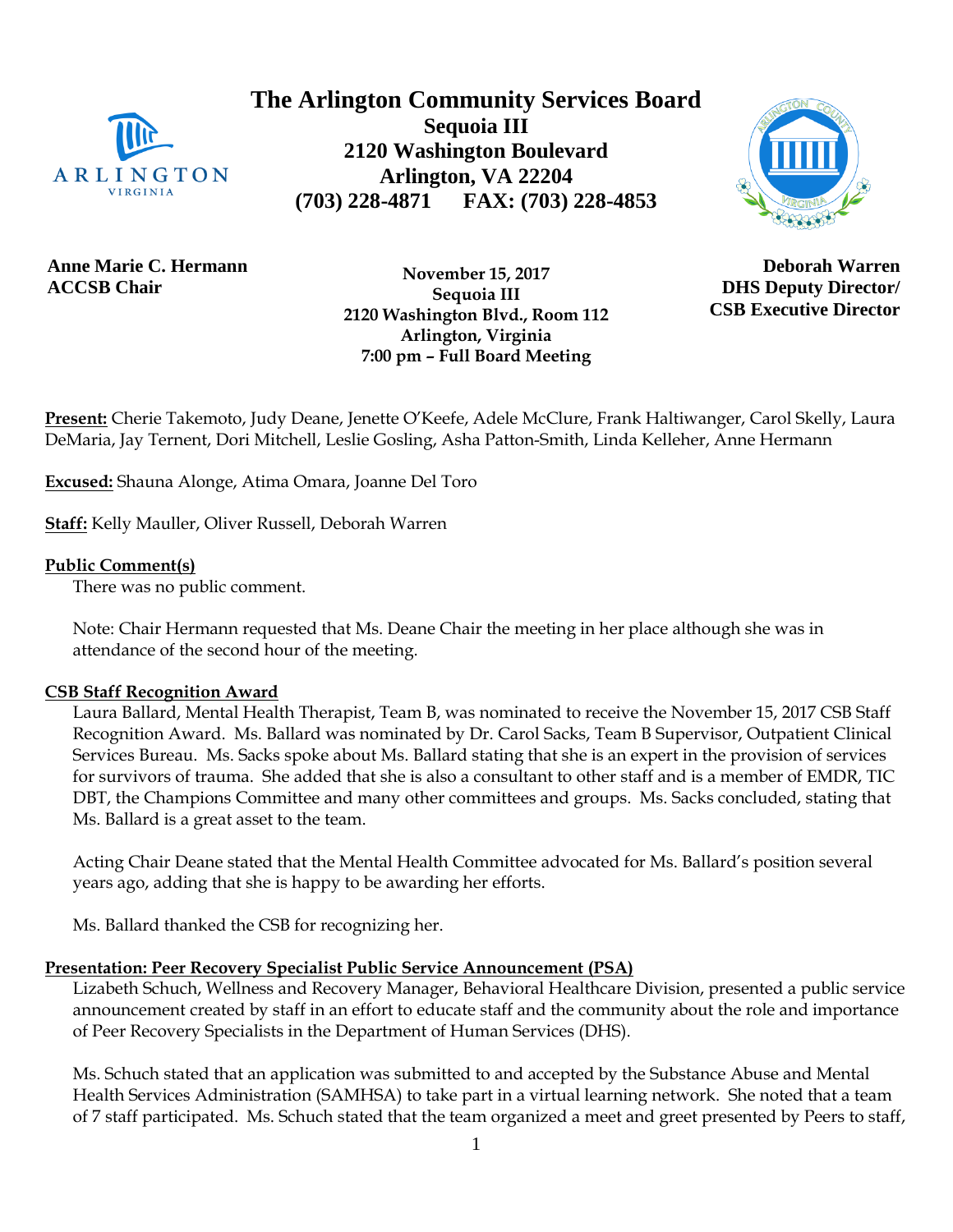developed an information sheet about the role of peers and created a PSA. Ms. Schuch presented the PSA to the members. The PSA will also be shown on Arlington County's television news feed.

Ms. Schuch stated that she is grateful to the CSB for advocating for permanent Peer Specialist positions. Ms. Warren asked if there are areas within DHS where there are gaps in peer supports. Ms. Schuch responded that there is a need for peers on the outpatient service teams and in senior adult services. She added that a floating peer would be able to assist in closing gaps in service.

Ms. Kelleher asked how peer volunteers are utilized. Ms. Schuch responded that there are peers that volunteer in Clarendon House. She added that the Peer Recovery Center is run by peer volunteers. Ms. Schuch manages the Peer Recovery Center contract.

Ms. Takemoto commented about Leslie Gosling's presentation to the County Board last year about how well the peer program was working. She stated that the County Board members were receptive and interested that the CSB followed up about how well the program is working and for thanking them for supporting peers.

## **Approval of the October 18, 2017 ACCSB Meeting Minutes**

Acting Chair Deane called for a motion to approve the October 18, 2017 ACCSB Full Board meeting minutes. Ms. Skelly motioned to approve the minutes, Ms. McClure seconded the motion, and the minutes were approved as amended.

## **Prioritize FY19 CSB Local Budget Requests**

Acting Chair Deane opened a discussion about the preliminary FY19 CSB local budget requests (Refer to Handout) and turned the floor over to Ms. Warren. The members provided an overview of each committee's priorities.

The preliminary requests are as follows:

## **Adult Mental Health Services**

- 1. 1.0FTE MH Therapist for the MH Community Support Teams Estimated Cost: \$100,000
- 2. 1.0FTE MH Therapist for the young adult MH services (First-STEP) Estimated Cost: \$100,000
- 3. 1.0FTE position for the Forensic Program jail diversion team to implement diversion activities at bond hearings – Ms. Warren stated that there is not enough data to justify advocating for this position.

## **Substance Use Services**

- 1. 1.0 FTE Opioid Management Coordinator to lead the AARI Stakeholder's group, coordinate regionally with others to identify trends, and oversee the outreach network - Ms. Warren stated that this position will be filled by reallocating another position.
- 2. 1.0 FTE Peer Outreach position to be involved in many areas to include:
	- a. Opioid outreach
	- b. Homeless outreach/linkage to services
	- c. Connection of unengaged or under-engaged clients
	- d. Re-entry "warm hand-off" from jail and residential treatment back to community

Estimated Cost: \$65,000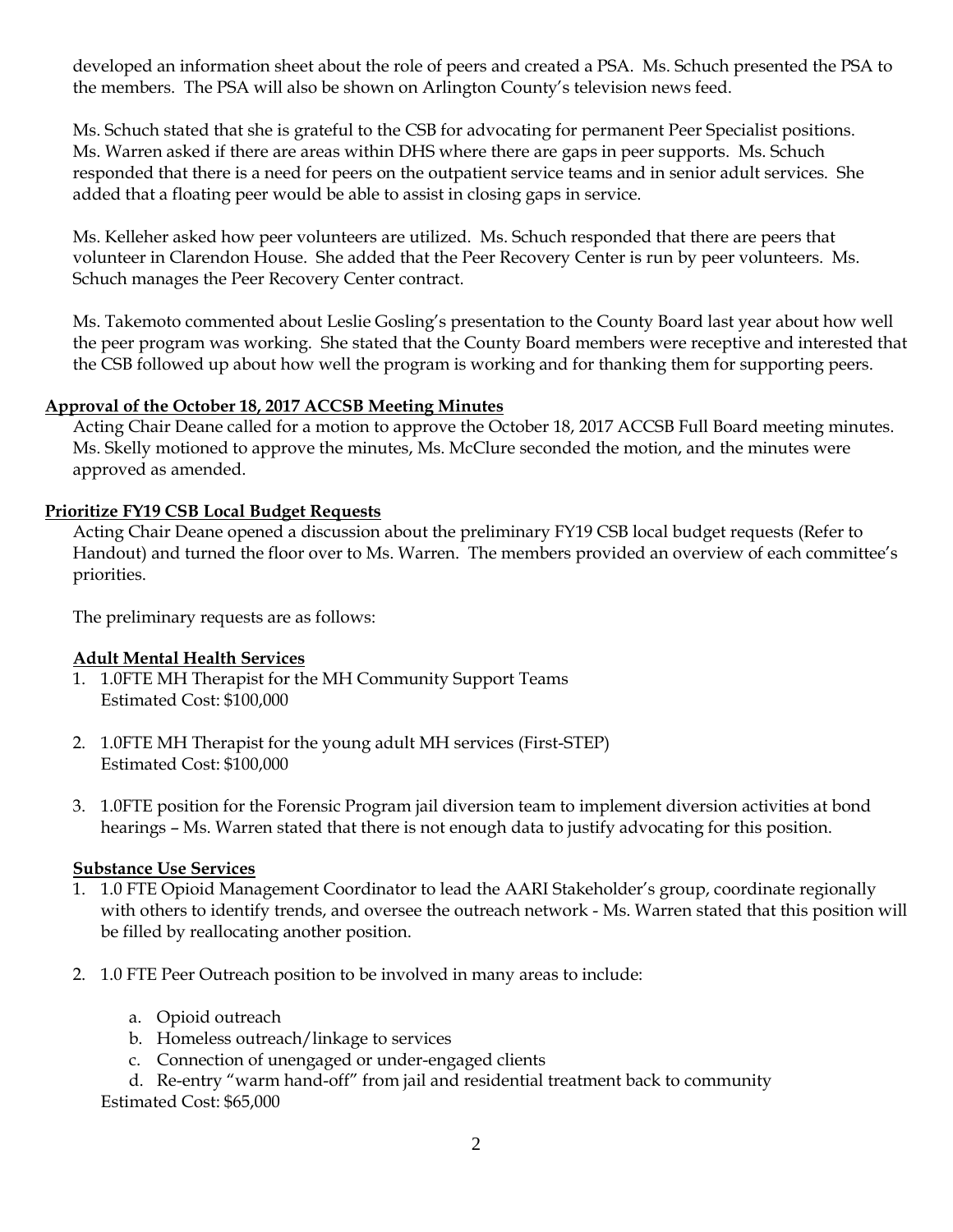3. Training After assessing staff, identify specific training to increase co-occurring capabilities. Estimated Cost: \$10,000

## **Developmental Disability Services**

Pilot for a customized integrated employment internship and 2-year placement program modeled on Pathways to Careers to begin in FY 2019. Estimated Cost: \$120,000

## **Child and Family Services**

No requests.

Acting Chair Deane asked the members if they would like to prioritize the requests, at this time, or take more time for discussion. The members agreed to further discuss the requests at the December 4th CSB Executive Committee meeting. All board members are welcome to attend.

## **Debrief: Developmental Disabilities Employment Solution Summit**

Ms. Warren provided a debriefing about the Developmental Disabilities Employment Solution Summit. She stated that the summit was very well attended. She noted that service providers, employers, staff, representatives from the CSB, schools and the Department of Aging were among the attendees. The summit attendees discussed barriers and solutions to employment. Ms. Warren will distribute a written summary of outcomes at the December 14th CSB full board meeting.

## **Incident Reporting**

An incident report for the month of October was not provided.

## **Informational Items**

- $\checkmark$  Ms. Deane provided an update about the Virginia Hospital Center (VHC) expansion process.
	- $\circ$  The Site Plan Review Committee (SPRC) meetings begin November 16<sup>th</sup>. The first meeting will be organizational to explain the process. Ms. Skelly and Ms. Deane plan to attend.
	- $\circ$  A meeting with VHC has been scheduled for November 20<sup>th</sup> to discuss the need for psychiatric beds and restructuring the Emergency Department. Ms. Warren stated that the meeting will be held at 8:30 a.m. at VHC in the executive offices in building 1A, conference room B.
- $\checkmark$  Ms. Hermann announced that Secret Santa is collecting Secret Santa gift cards for the residents of the Mary Marshall Assisted Living Residence (MMALR). She stated that Target gift cards are prefered in denominations of \$25. Chair Hermann noted that cash and check donations are welcome. Checks should be made out to the Arlington County Treasurer.
- $\checkmark$  Ms. Hermann announced that Clarendon House will be holding their annual holiday celebration on December 11th from 12:00 p.m. to 2:30 p.m. at Spider Kelly's, located at 3181 Wilson Boulevard in Arlington.
- $\checkmark$  Acting Chair Deane announced that an appreciation lunch will be held on February 14<sup>th</sup> for the Program of Assertive Community Treatment (PACT) Team. The time and location are to be determined.
- $\checkmark$  Acting Chair Deane announced that LOMAX Church will be providing gift bags to clients as they have done in previous years. She stated that the gift bags will be assembled on December  $13<sup>th</sup>$ , at 2120 Washington Boulevard in room 423. Members are invited to attend to assist with the assembly.